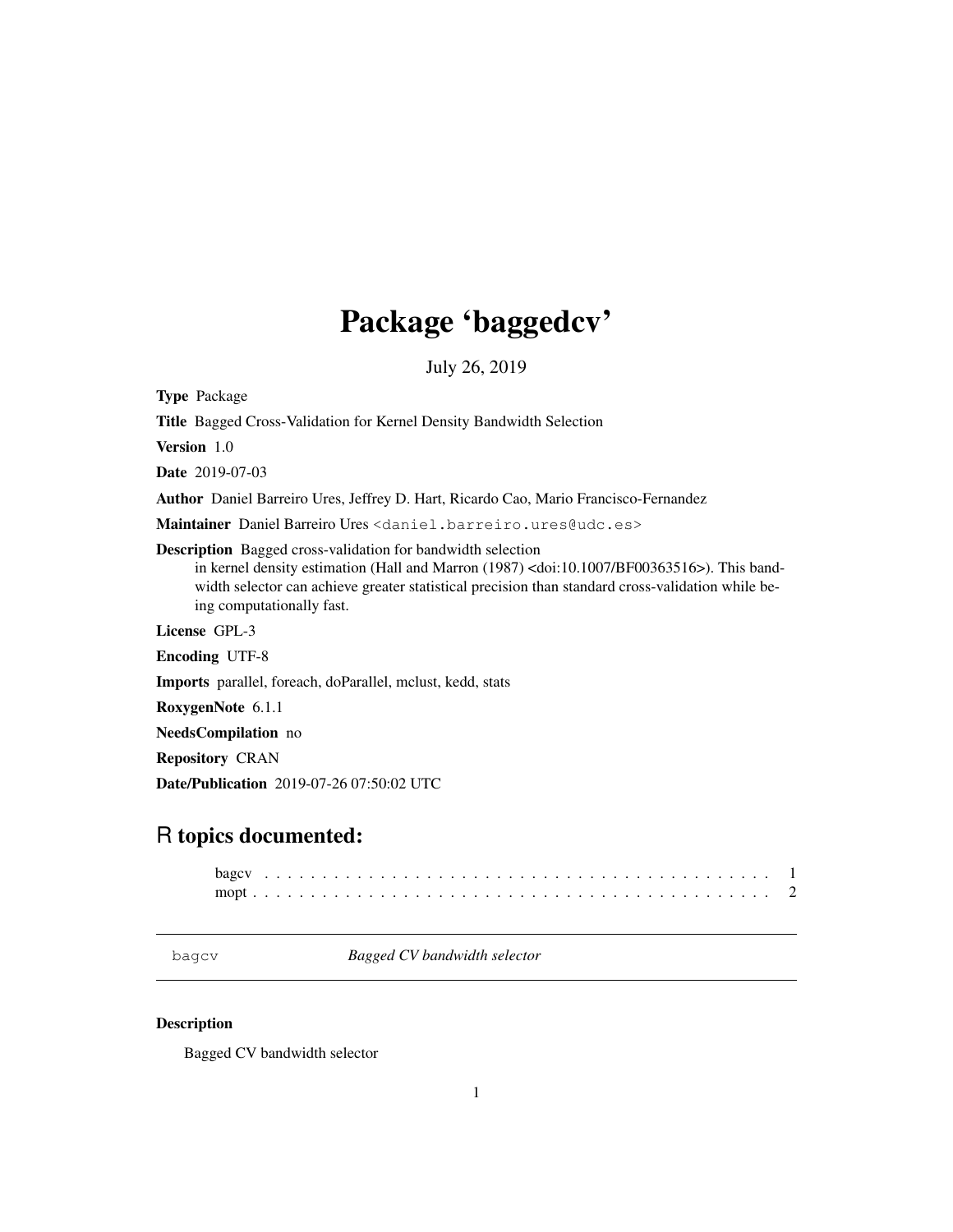#### Usage

bagcv(x, r, s, h0, h1, nb = r, ncores = parallel::detectCores())

#### Arguments

| X              | Vector. Sample.                                                               |
|----------------|-------------------------------------------------------------------------------|
| r              | Positive integer. Size of the subsamples.                                     |
| S              | Positive integer. Number of subsamples.                                       |
| h <sub>0</sub> | Positive real number. Range over which to minimize, left bound.               |
| h1             | Positive real number. Range over which to minimize, right bound.              |
| nb             | Positive integer. Number of bins to use in the bw, ucy function.              |
| ncores         | Positive integer. Number of cores with which to parallelize the computations. |

#### Details

Bagged cross-validation bandwidth for kernel density estimation.

#### Value

Bagged CV bandwidth.

#### Examples

set.seed(1)  $x \leftarrow \text{norm}(10^6)$ bagcv(x, 5000, 100, 0.01, 1, 5000, 2)

mopt *Estimation of the optimal subsample size for bagged CV*

#### Description

Estimation of the optimal subsample size for bagged CV

#### Usage

mopt(x, N,  $r = 1000$ , s = 100, ncores = parallel::detectCores())

#### Arguments

| X      | Vector. Sample.                                                               |
|--------|-------------------------------------------------------------------------------|
| N      | Positive integer. Number of subsamples for the bagged bandwidth.              |
| r      | Positive integer. Size of the subsamples.                                     |
| S      | Positive integer. Number of subsamples.                                       |
| ncores | Positive integer. Number of cores with which to parallelize the computations. |